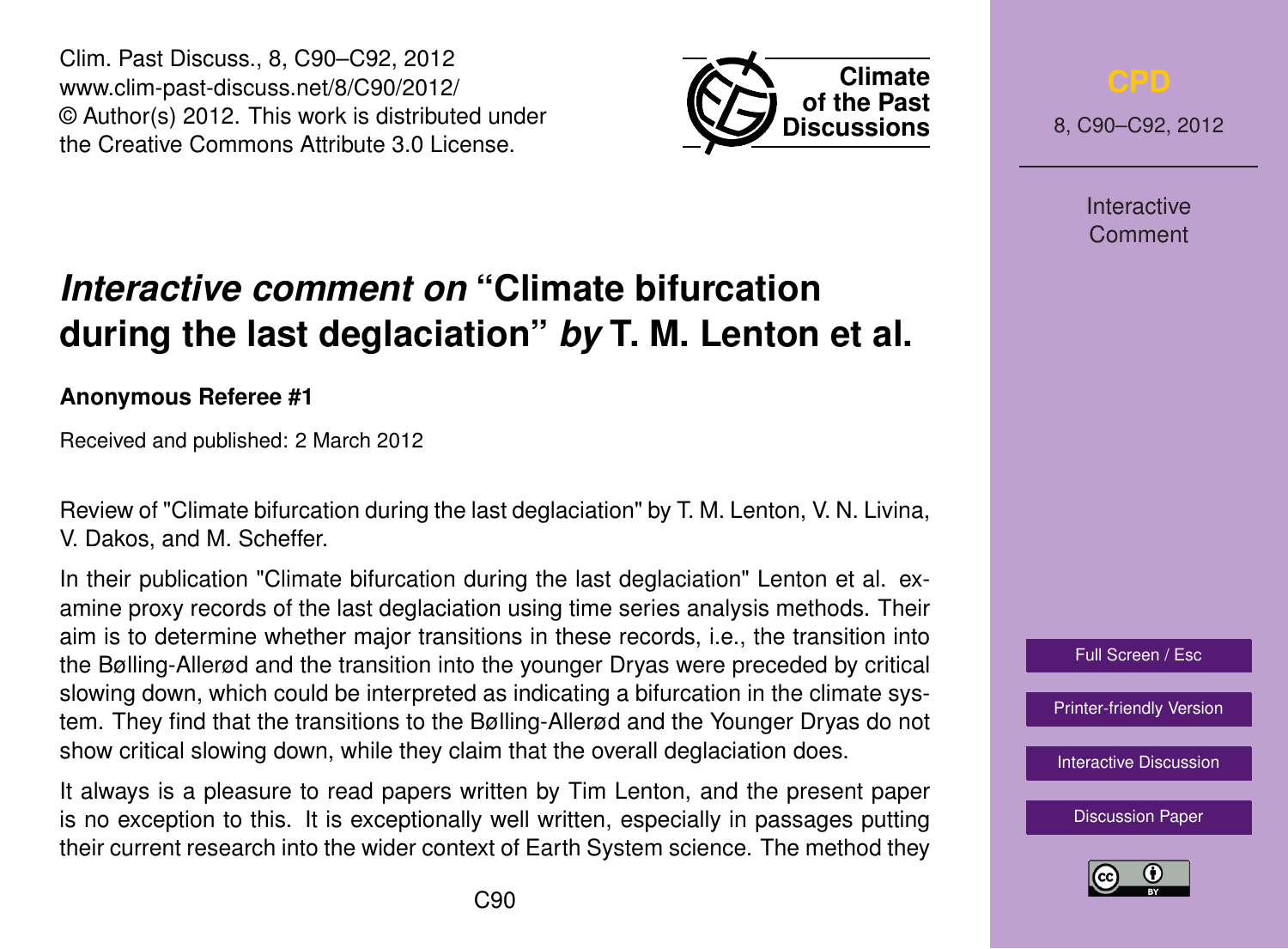employ to examine the records of the last deglaciation has been well documented in a series of papers by the authors, leaving very little to be desired.

While I quite liked the study in general terms, I have reservations with respect to some details and I strongly disagree with respect to the interpretation of the results.

1. First of all I need to remark that critical slowing down does not prove that a bifurcation exists in the system. While one would expect to see critical slowing down in a system close to a bifurcation point, there are other possible situations that would lead to increases in variance and/or autocorrelation. Therefore the indicators investigated by the authors do not prove that there was a bifurcation in the climate system during the Younger Dryas, they just give supporting evidence to the hypothesis. While the authors do not actually claim that their results prove the existence of a bifurcation, the general tone of the discussion and conclusions gives that impression to the reader.

2. What I am sorely missing from the manuscript is a test of the statistical significance of their results. The Kendall trend statistic the authors use to asses significance tests whether there is a trend in a timeseries, but it does not assess whether the estimate of the indicator itself is statistically significant, which is quite a different problem. I fear that more classical estimates of statistical significance may show that the estimates of the ACF indicator are not statistically significant in some of the cases investigated. It would strongly improve the authors' argument if they could show that indicator estimates also are statistically significant.

3. Figures 2 and 3, as well as 6a and b: Judging from the plots in Figures 2, 3, 6a and 6b, the reader wonders whether the positive trend in the indicators is mainly due to the fact that the transition into and/or out of the Bølling-Allerød is being sampled. That such a transition between states, i.e., a major instationarity in the time series, leads to an increase in autocorrelation, implying positive trends for both indicators, is trivial. It is NOT an indication of slowing down, though, but an artefact of the instationarity in the time series. In addition, the Bølling-Allerød (B/A) likely is a state different from

8, C90–C92, 2012

**Interactive** Comment



[Printer-friendly Version](http://www.clim-past-discuss.net/8/C90/2012/cpd-8-C90-2012-print.pdf)

[Interactive Discussion](http://www.clim-past-discuss.net/8/321/2012/cpd-8-321-2012-discussion.html)

[Discussion Paper](http://www.clim-past-discuss.net/8/321/2012/cpd-8-321-2012.pdf)